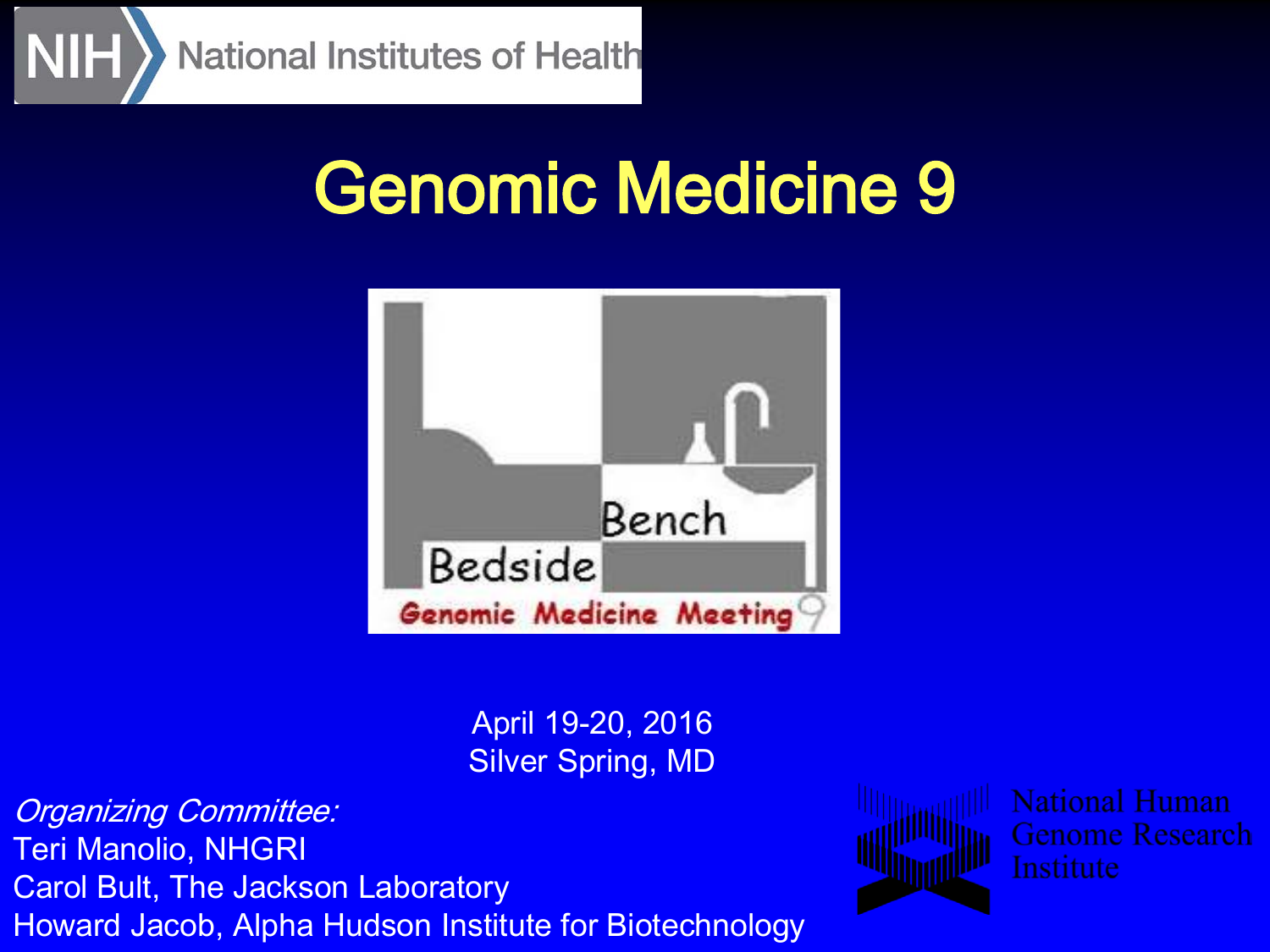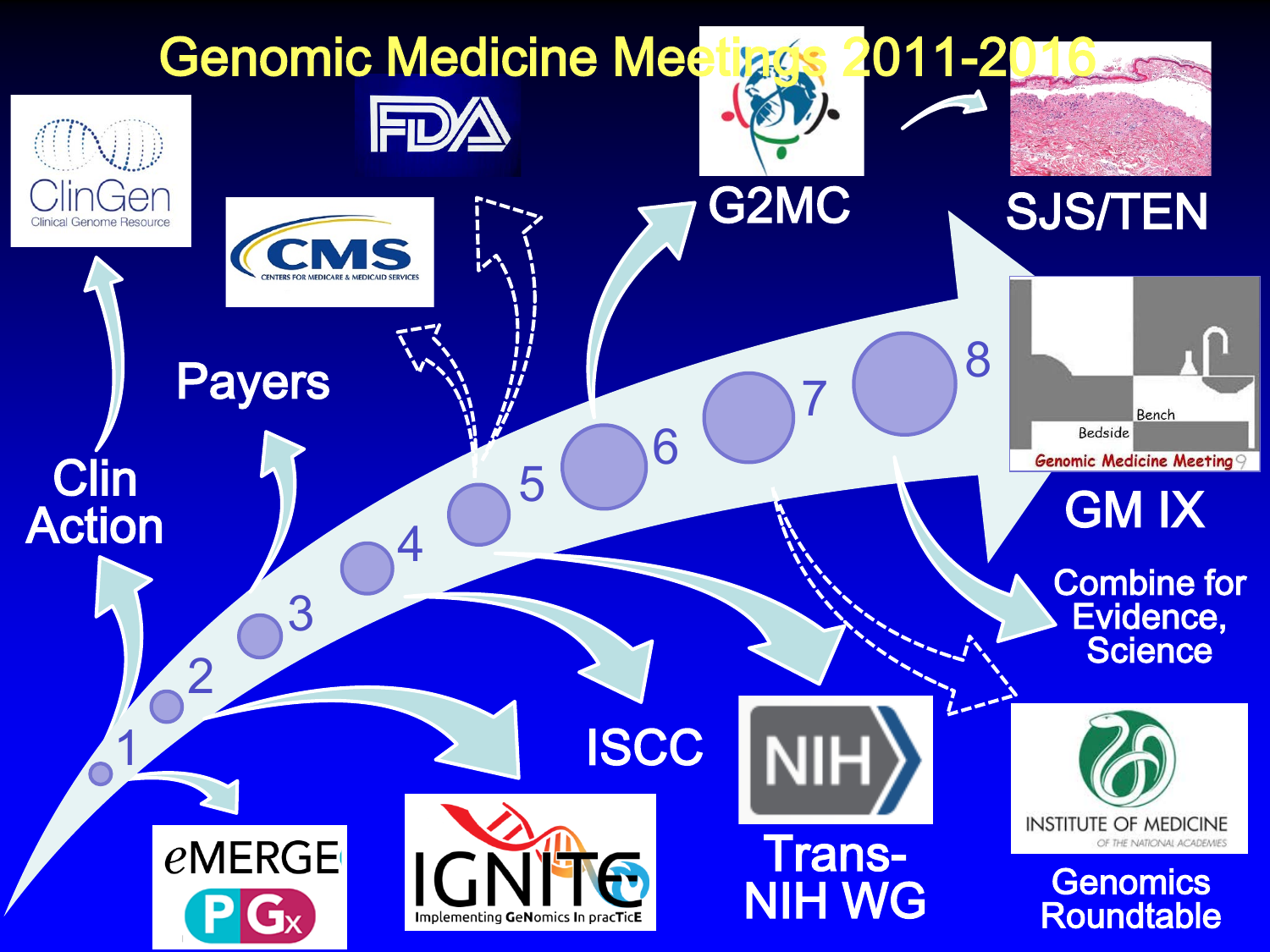

### National Human Genome Research Institute Advancing human health through genomics research

**SEARCH GENOME.GOV** 

Q



Home > Research Funding > Research Funding Divisions > Division of Genomic Medicine > Genomic Medicine Activities > Genomic Medicine IX (GM9)

### Genomic Medicine Meeting IX: Bedside to Bench - Mind the Gaps



On April 19-20, 2016, the National Human Genome Research Institute (NHGRI) will sponsor its ninth Genomic Medicine meeting - Genomic Medicine IX: Bedside to Bench - Mind the Gaps - at the Sheraton Silver Spring Hotel in Silver Spring, Maryland.

GM9 will focus on facilitating bedside back to bench research by focusing on one of the most vexing problems in clinical sequencing: characterizing and interpreting variants of uncertain significance (VUS).

#### **Objectives include to:**

- 1. Review examples of successful interactions between basic scientists and clinical genomicists and explore what made them successful;
- 2. Identify ways to enhance interactions between basic scientists and clinical genomicists (aka, the virtuous cycle of bench to bedside and back again);

3. Determine how better to integrate basic science research efforts with clinically important questions, to enhance the exploration of clinical implications of basic discoveries.

### https://www.genome.gov/27564185/nhgri-genomic-medicine-ix-meeting-bedside-to-bench--mind-the-gaps/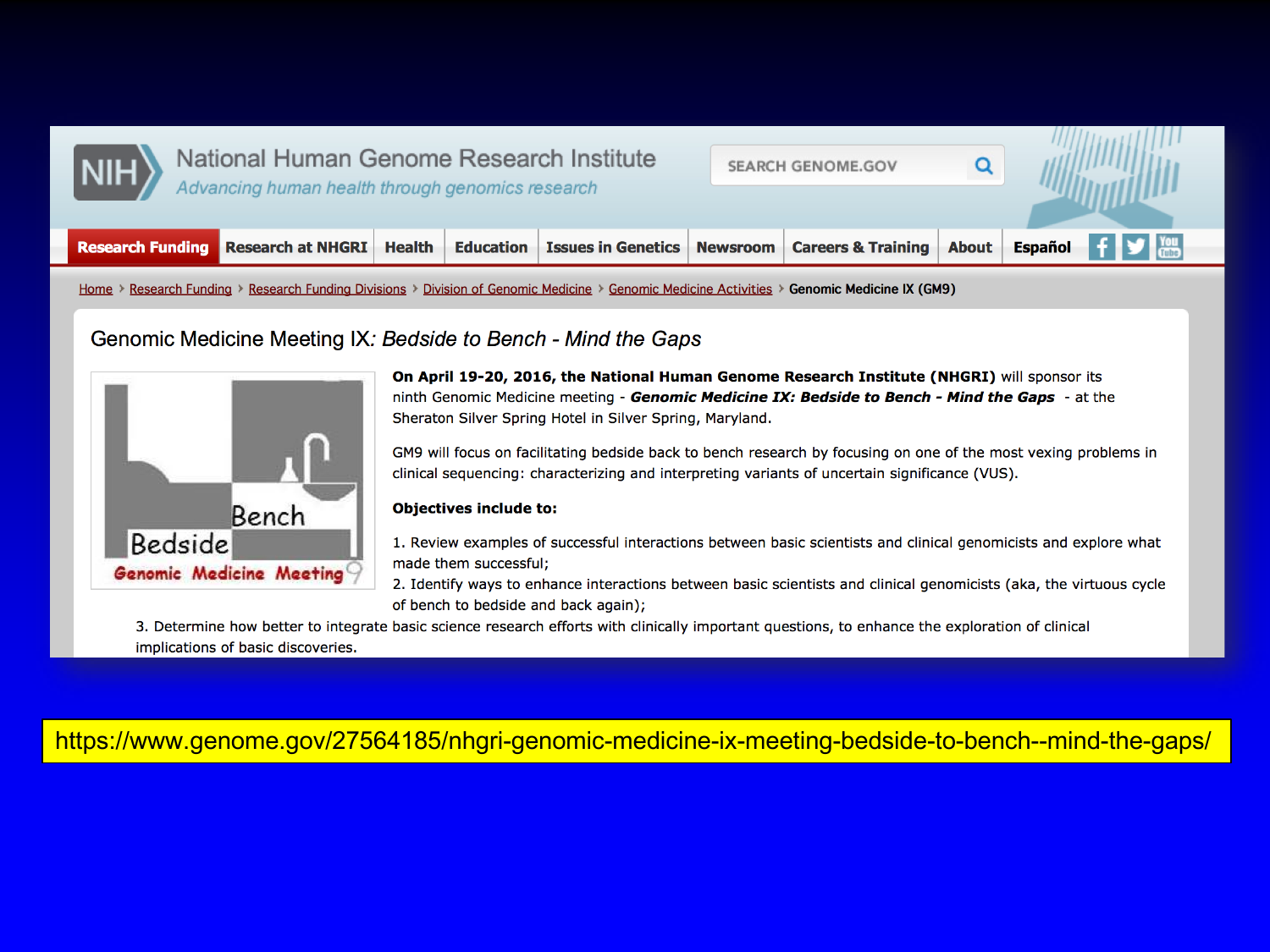

B. Mellor, Nature 2008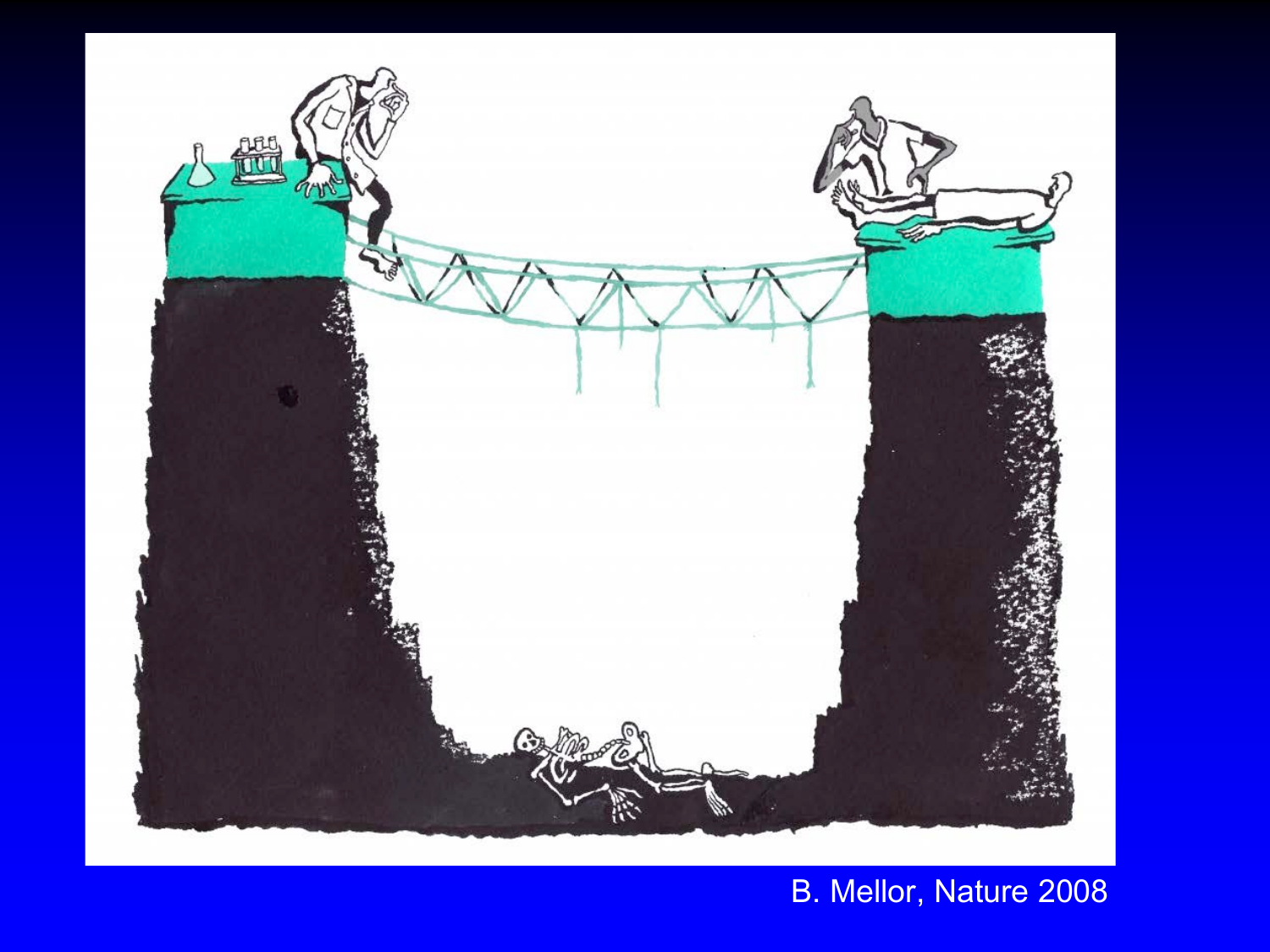## From bench to bedside in genomic medicine: Lost in translation?

- Translation from model system to human, and vice versa
- Translation to patients
- Translation to practice



Image source:http://www.nature.com/news/2008/080611/full/453840a.html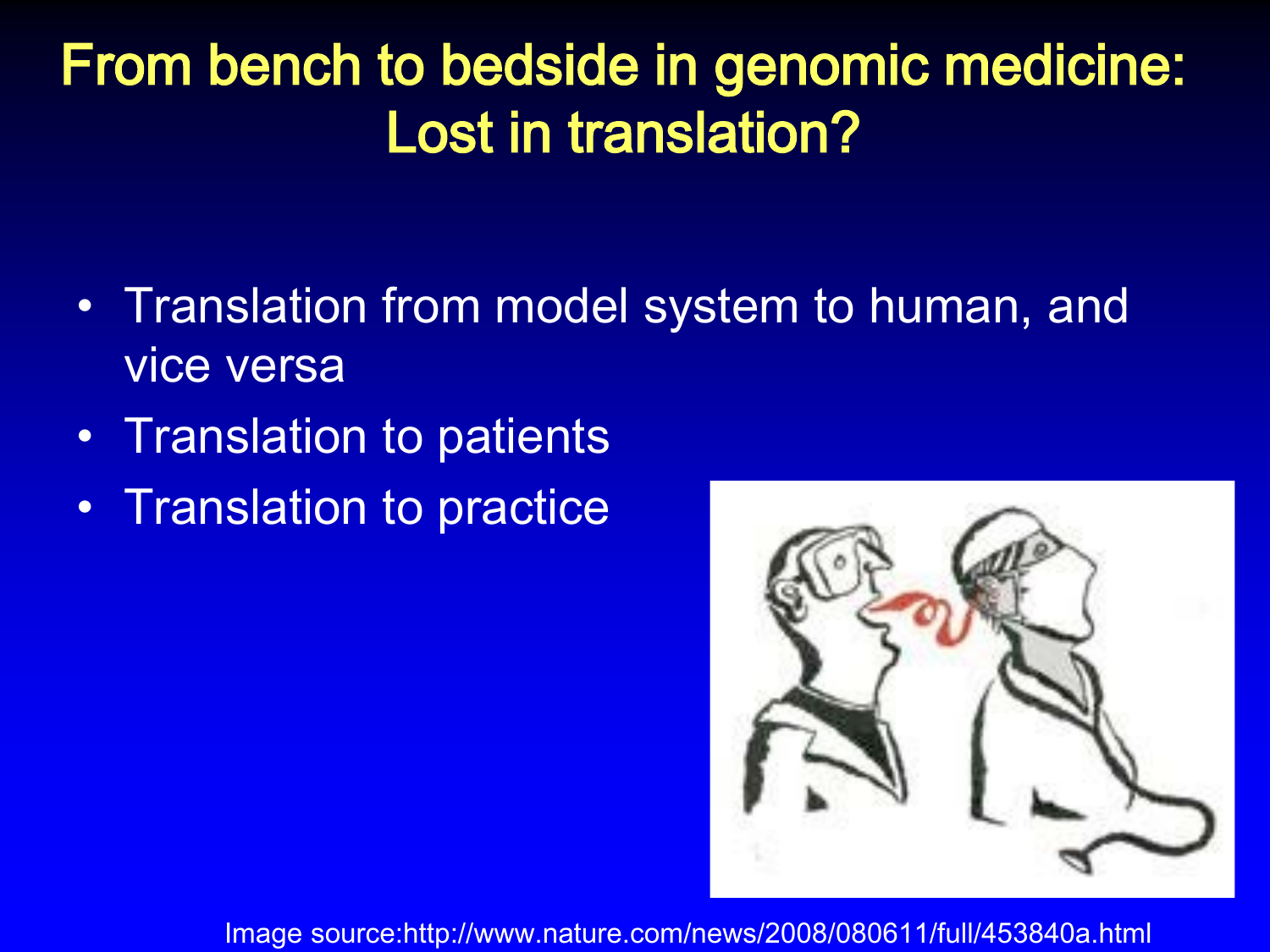### **Focus**

• GM9 will focus on a major challenge to advancing genomic medicine: *characterizing* and interpreting the clinical significance of variants of uncertain significance (VUS)

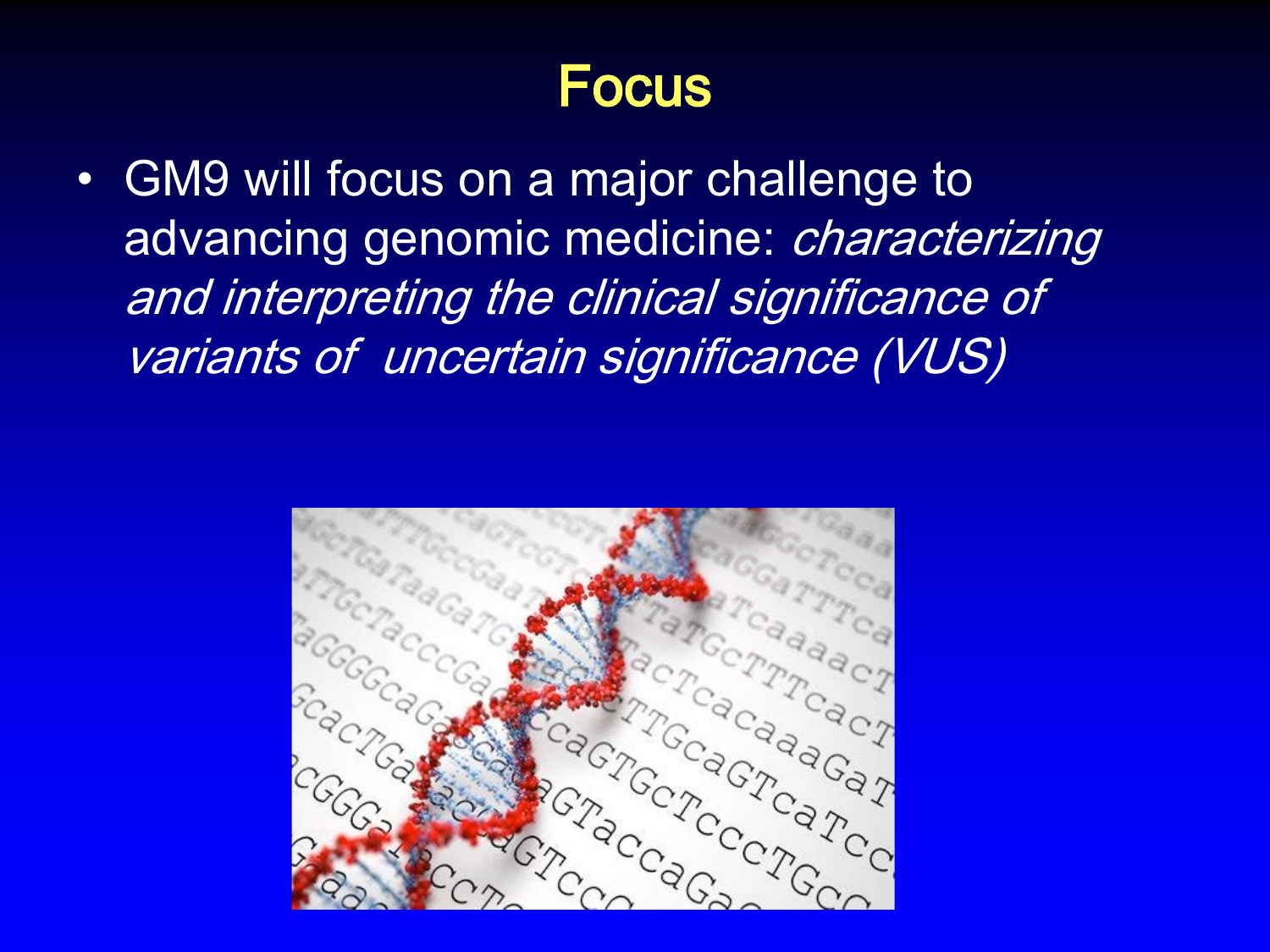## **Objectives**

- What makes for successful interactions between basic scientists and clinical genomicists ?
- How can the virtuous cycle of "bench to bedside to bench again" be fostered and enhanced?
- How can we achieve better alignment of basic research efforts with clinically important questions?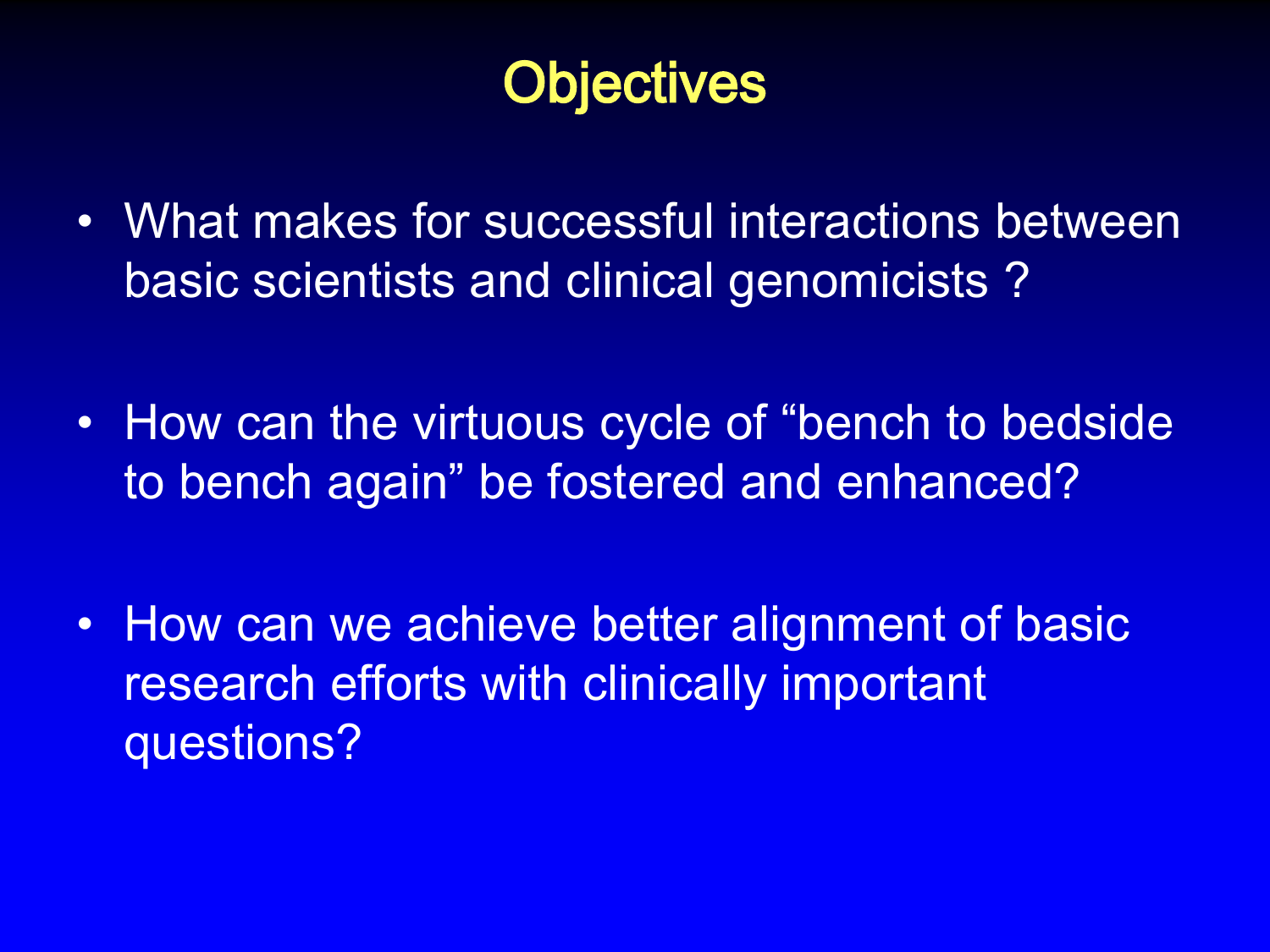## Topics

- Understanding the functions of VUS and relevance to disease mechanisms
- Prediction and annotation of genomic variant function
- Biomedical ontologies for data and knowledge integration and sharing
- Facilitating bedside-back-to-bench research
- Regulatory hurdles
- Issues with payers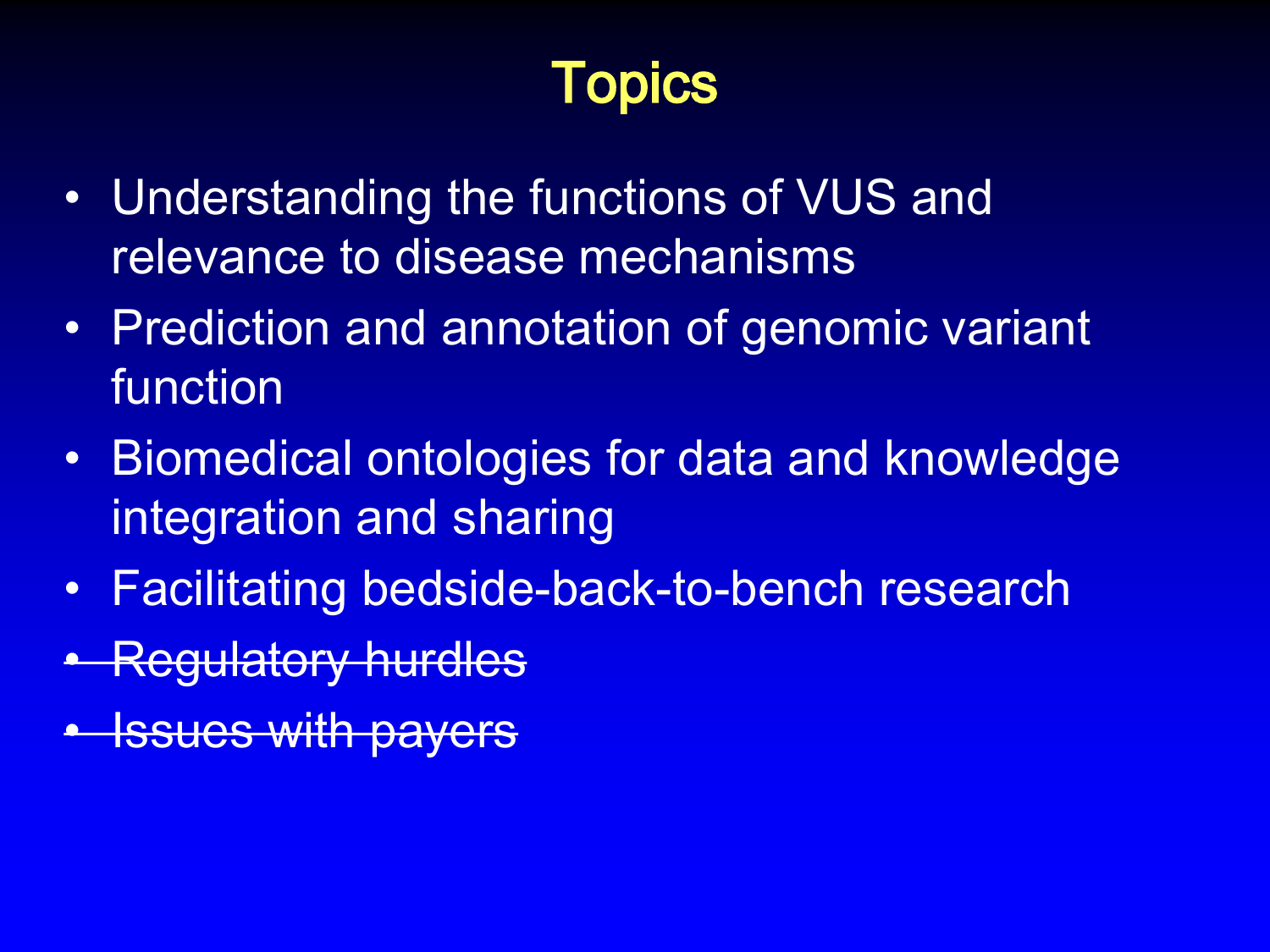## **Bench to Bedside....**